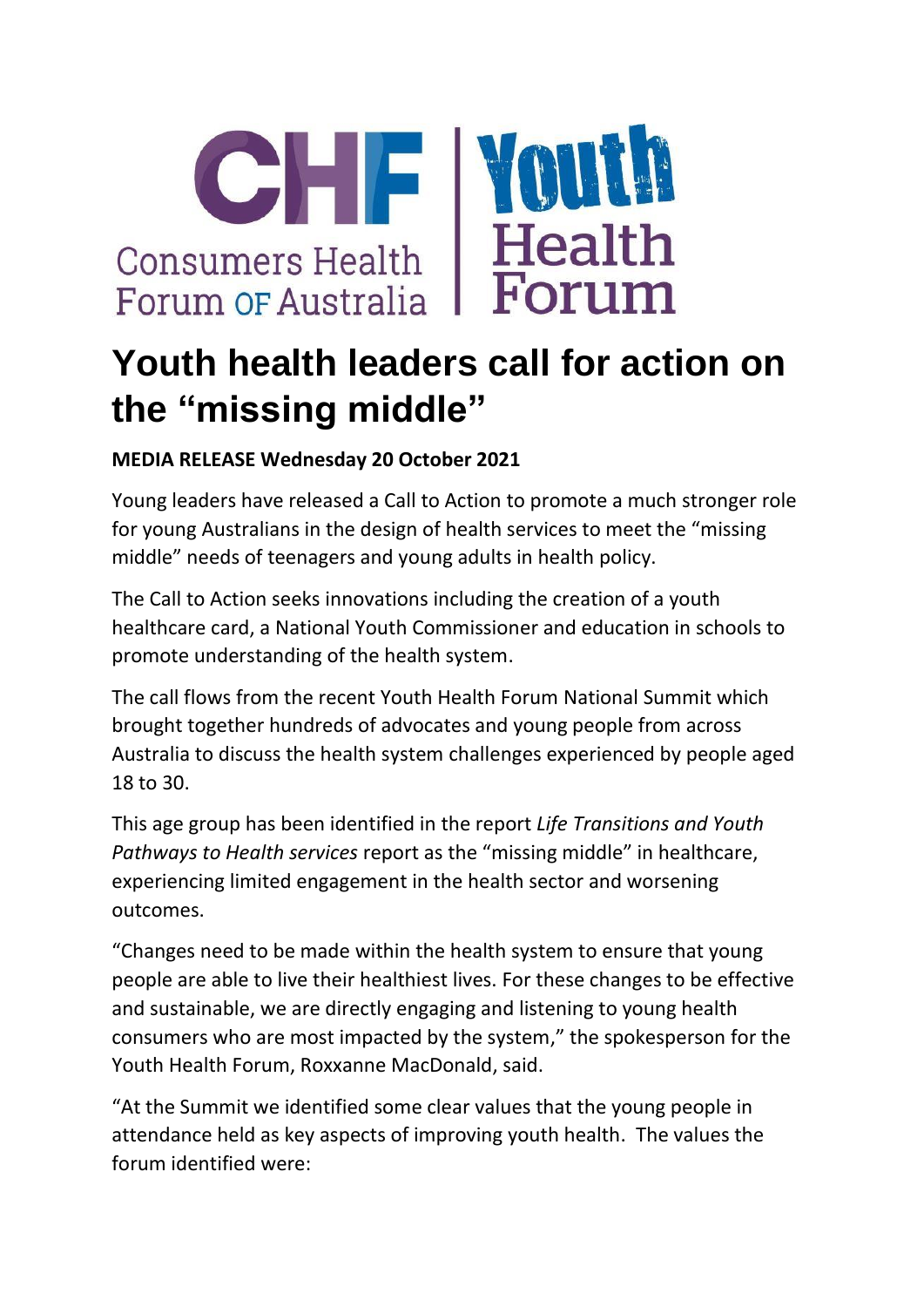- Equity
- Person focused care
- Sustainability
- Inclusivity
- Active Participation

"Throughout the summit, we discussed the concept of co-design, participation and what it entails. We identified that consumer participation and co-design were important aspects of service delivery, policy development and health research.

"One of the strongest concerns that came out of the 2021 YHF summit was the lack of youth voices in Parliament and federal bodies, particularly on youth relevant issues. The concern is that young people are not able to effectively be represented in the halls of power.

"The patchy community response to the negative consequences of the COVID pandemic on the mental health of many young people has been one example of the failure of the health system to respond promptly and effectively to what has been a huge issue for many young people," Ms MacDonald said.

The CEO of CHF, Leanne Wells, said the enthusiastic response by young leaders at the Youth Health Forum summit to youth-oriented initiatives was evidence of the real appetite for change.

"Health policy makers do struggle to engage with young people in meaningful ways, be it in the use of existing health services or involving young people in authentic co-design. The Call To Action, by bringing considerations for and by young people into that policy making, would respond to what is a missing link in health," Ms Wells said.

The Call To Action has identified five headline recommendations for proposals to move health policy to become more responsive to the needs of young Australians.

- **Health service navigation:** The creation of a secular education role to teach school age young people about health systems navigation and use, and nurse navigators within the health system to guide young people.
- **Youth voices in governance:** A National Youth commissioner, and changes to the subsidisation of mental health services and the introduction of a youth healthcare card.